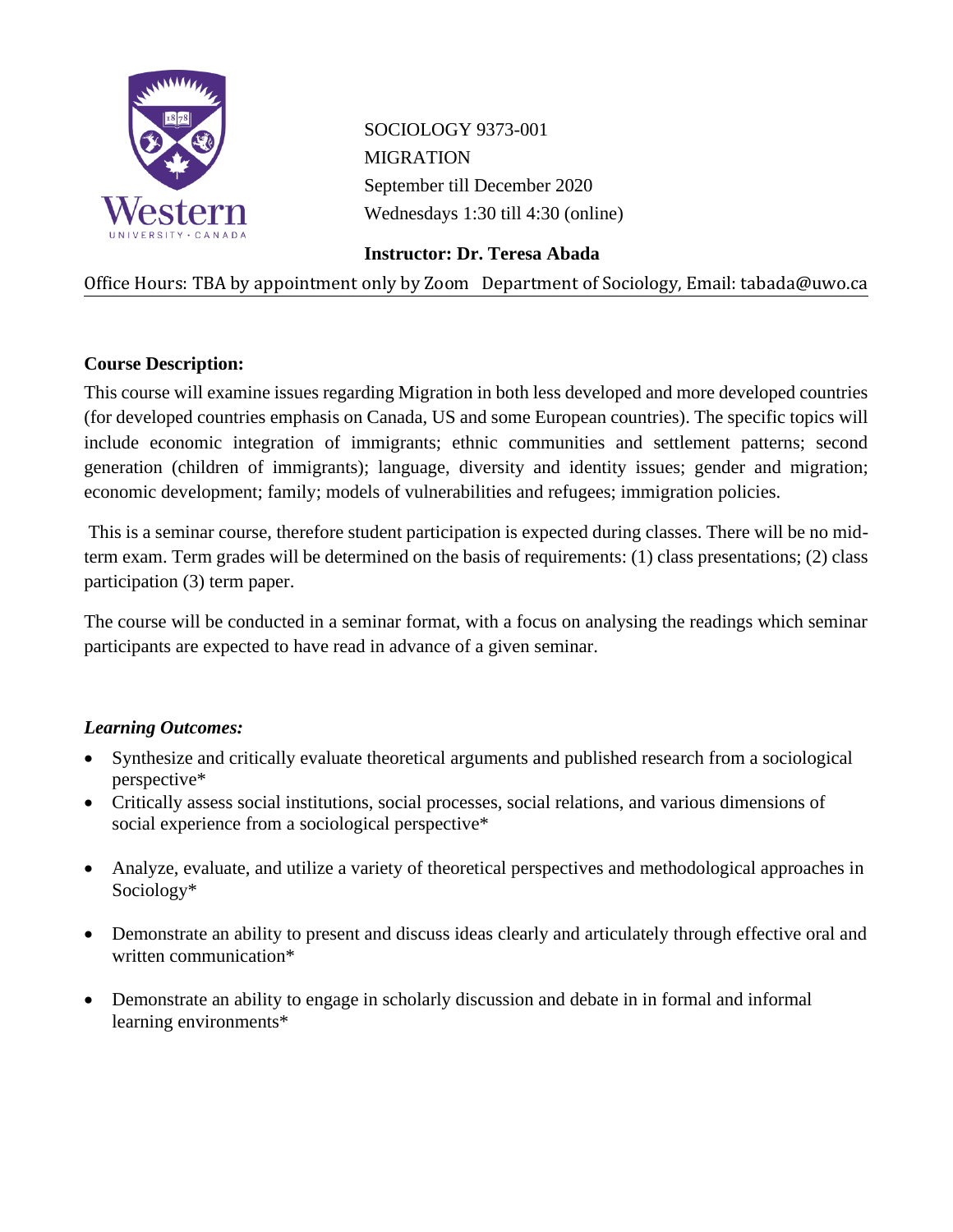**Method of Evaluation:** This course will consist of a term paper, class participation and presentations

### *Evaluation Breakdown:*

The final grade will be determined as follows:

| Term paper (Last day of class in December) | 45% |
|--------------------------------------------|-----|
| Class participation                        | 25% |
| Presentation                               | 30% |

# **Class participation**

This mark will be based on evidence of having read the readings, and participation through questions and discussion. For each seminar, all students are expected to have read the required readings listed on the course outline. Participation includes asking questions, answering questions, discussing links to other things, thinking about implications. It is important to come to class with some notes and reflections on the material. Our objectives should be to summarize, raise important points, synthesize, appreciate critically, and discuss the relevance of given readings.

# **Presentation**

The person responsible for a given seminar will distribute a page of questions that they will use as a focus for the discussions of the following week. Thus the presentation mark will be based on distributing a set of discussion questions, and leading the discussion for part of the seminar. This includes raising questions, sponsoring discussion, possibly bringing in additional material, synthesizing, and discussing the policy implications.

Class participation and your presentations will be evaluated not just on the mere summaries of your presentation. One must generate quality discussions and contributions from the assigned readings, not just the general findings, etc. It's important to synthesize the literature and move beyond it to show its relevance to the broader immigration literature. The use of examples is also important when making your arguments.

# **Term paper**:

By end of October you need to have chosen a term paper topic. You can either see me about your topic or provide me some written details. You can hand in about a page that indicates the main objective (thesis, purpose) of the paper, strategies of how you will approach your topic, themes to be covered and some references.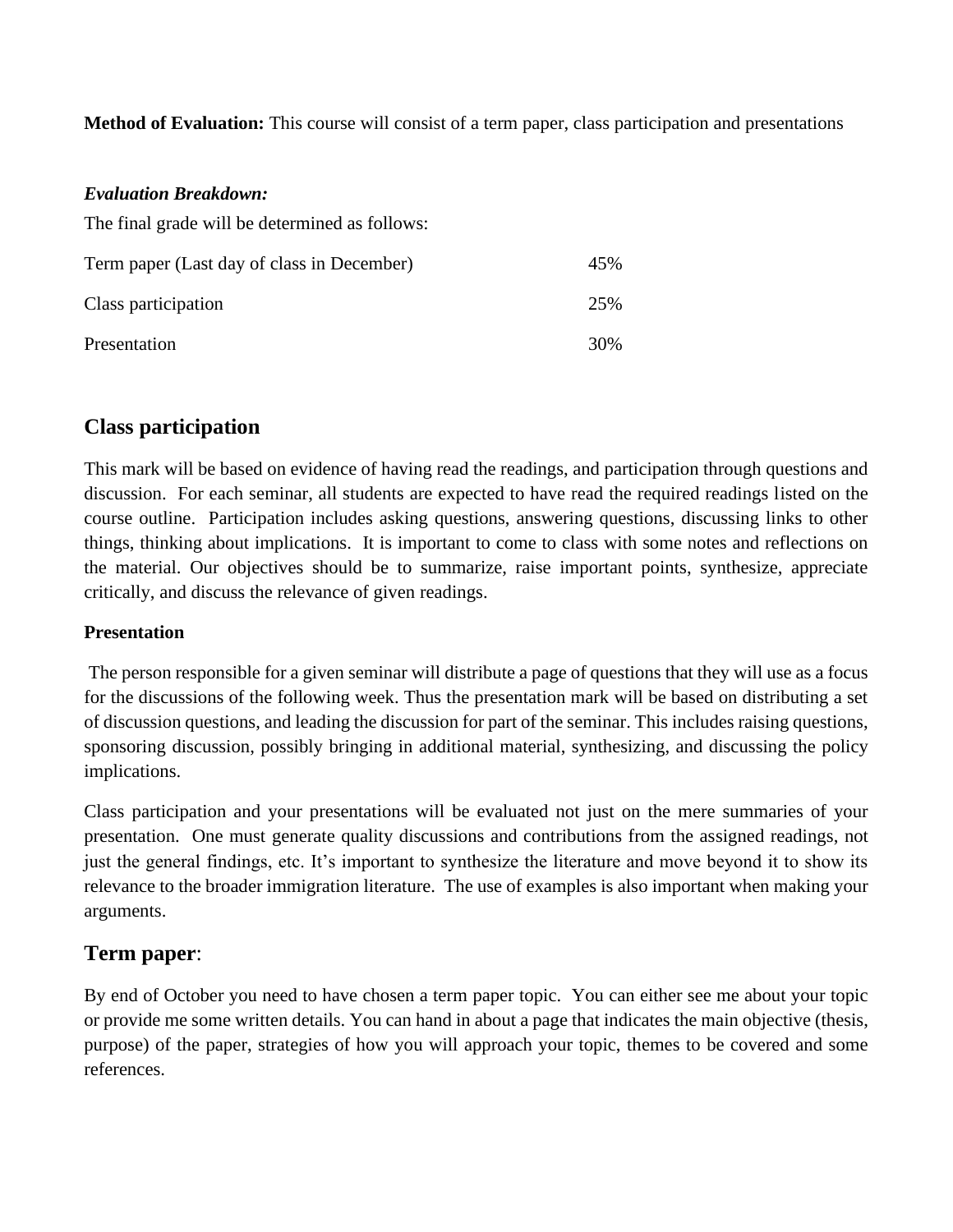The papers can either be reviews that bring together the literature and information on a specific question, or empirical papers that involve data analysis (using an available data set from the Social Science Computer Centre). The paper needs to relate to this course, so you should be able to put the topic somewhere in the course outline. Another way of saying this is that the paper needs to relate to Migration and include discussion (in terms of theoretical perspectives and the substantive issues that are relevant to this course).

For example, if you are writing on the second generation, you should be able to bring into the discussion the theoretical framework pertaining to segmented assimilation.

The term paper should be seen as an investigation (through library research), where you put together the evidence, document your results and think through the implications. It is important that a term paper be unified around a central topic ("purpose" or "thesis"), and that the reader be able to follow the plan of the paper. The term paper should be seen as a research report (generally involving library research), where you put together the evidence for your argument and document your results. That is, it should bring to bear sociological/demographic research as evidence on the topic at hand. The better papers start with an idea that is pursued through library research or through an analysis of data. In the case of library research, you need to document the evidence with regard to given questions. In the case of a research paper, you could undertake an actual analysis of data (possibly a data set available in the IDLS system of the Social Science Computer Lab.

It should be an investigation of your question/problem/issue using available evidence, rather than a summary of a series of books and articles on the topic of the paper. At least on key observations of the paper, research evidence taken from given studies should be used, rather than summaries taken from text books or other secondary sources. In citing evidence, it is the writer's responsibility to ensure that the evidence is accurate and legitimate, and to convince the reader of the quality of this evidence. Just because someone wrote it, or posted it on the Web, does not necessarily mean that it is credible evidence.

In reading the paper, one needs to have a good sense of what has been investigated/researched, and what was the conclusion of the investigation. Introductions and conclusions of papers are particularly important. The parts of the paper should be readily identifiable, normally through headings and transitions that make the reader aware of the logic of the plan of the paper. The paper should be well organized and checked for errors (including typos and spelling). Scholarly standards of referencing are expected. Referencing in the text should be used, rather than through footnotes. The referencing style of the American Psychological Association (APA) is to be used. There is a handout at the entrance to the Weldon Library on APA referencing. If tables or figures are used in the paper, they should be properly labelled so that the reader knows when to look at given tables. The text of the paper needs to be typed, but tables/figures may be photocopied from other sources, or hand-written, as long as they are numbered in accordance with your usage in the paper and **your** source is properly indicated at the bottom of the table.

Papers should be about 10 numbered pages. Papers will be graded on the basis of having located the appropriate research by which to analyse the question under investigation, the readability of the paper,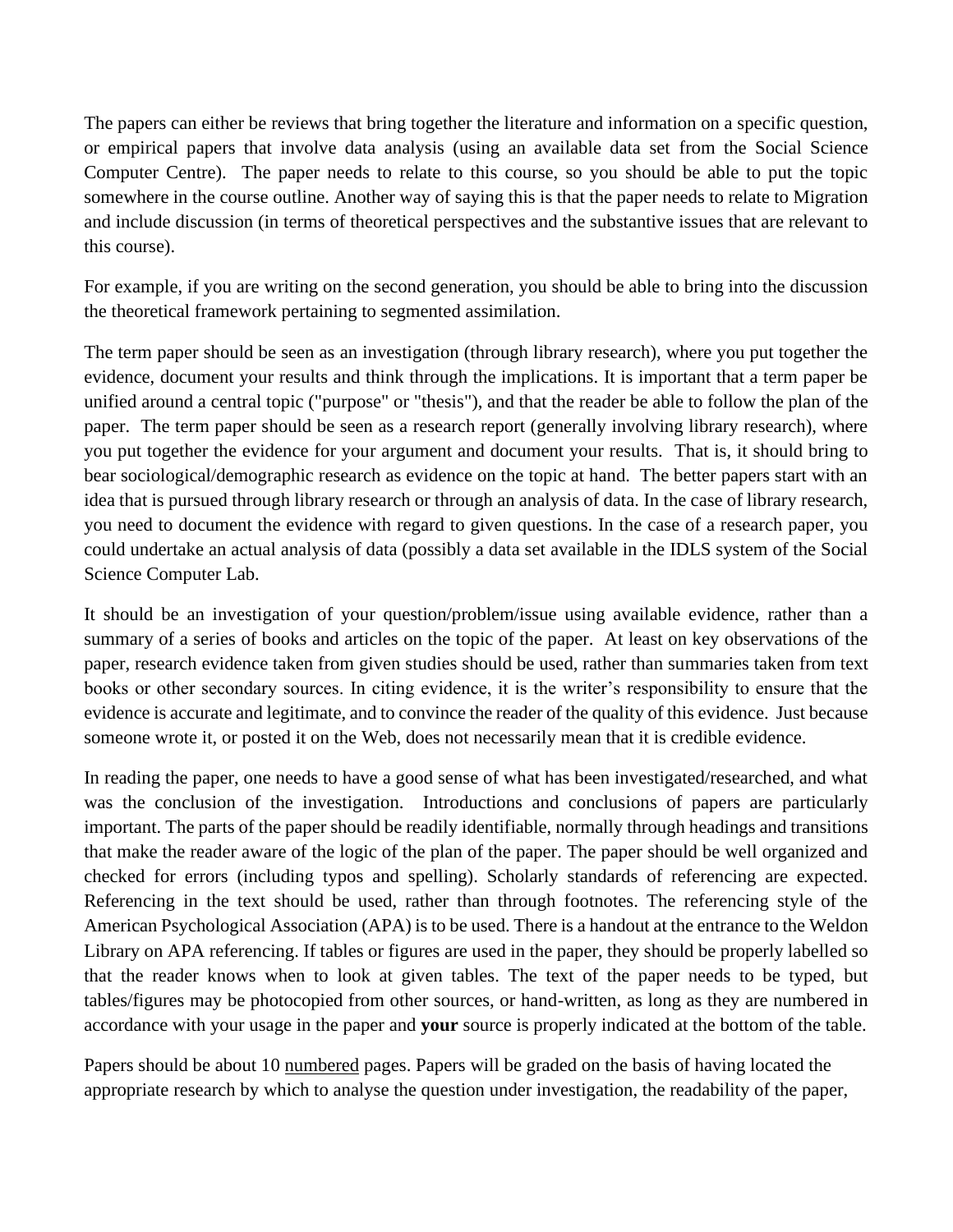and the originality/insightfulness of the discussion. I will keep a copy of your paper; if you want a copy with my comments, please return two copies.

### **How to Contact Me: [tabada@uwo.ca](mailto:tabada@uwo.ca)**

#### **How to get important information:**

If there is any announcement I will contact you through OWL.

### **Important Policies**

### *Academic Consideration for Missed Work*

Students who are seeking academic consideration for missed work during the semester may submit a self-reported absence form online provided that the absence is 48 hours or less and the other conditions specified in th[e Senate](https://www.uwo.ca/univsec/pdf/academic_policies/appeals/Academic_Consideration_for_absences.pdf) [policy](https://www.uwo.ca/univsec/pdf/academic_policies/appeals/Academic_Consideration_for_absences.pdf) are met. Two important exceptions to this rule: SRAs will not be allowed for final examinations or assessments worth more than 30% of a given course.

Students whose absences are expected to last longer than 48 hours, or where the other conditions detailed in the policy are not met (e.g., work is worth more than 30% of the final grade, the student has already used 2 selfreported absences, the absence is during the final exam period), may receive academic consideration by submitting a Student Medical [Certificate](https://www.uwo.ca/univsec/pdf/academic_policies/appeals/medicalform.pdf) (for illness) or other appropriate documentation (for compassionate grounds).

All students pursuing academic consideration, regardless of type, must contact their instructors no less than 24 hours following the end of the period of absence to clarify how they will be expected to fulfill the academic responsibilities missed during their absence. Students are reminded that they should consider carefully the implications of postponing tests or midterm exams or delaying submission of work, and are encouraged to make appropriate decisions based on their specific circumstances.

[https://counselling.ssc.uwo.ca/procedures/having\\_problems/Self\\_Reported\\_Absence.html](https://counselling.ssc.uwo.ca/procedures/having_problems/Self_Reported_Absence.html)

### *Policies for Assignment Deadlines:*

You must present on the day that you are scheduled to do so. Note that the presentations are by topics of the week, so it's imperative that the presentations are in line with the weekly topics. If you cannot present on this day for any reason, then you are required to write a 5 page paper on any topic other than your final paper. This will be in place of the missed day for your scheduled presentation. If you miss both presentations then you are required to write another 5 page paper on a different topic from your first paper and your final paper. So for both missed presentations, you will have to write 2 papers (5 pages each) on different topics and these papers will also be on a different topic from your final paper.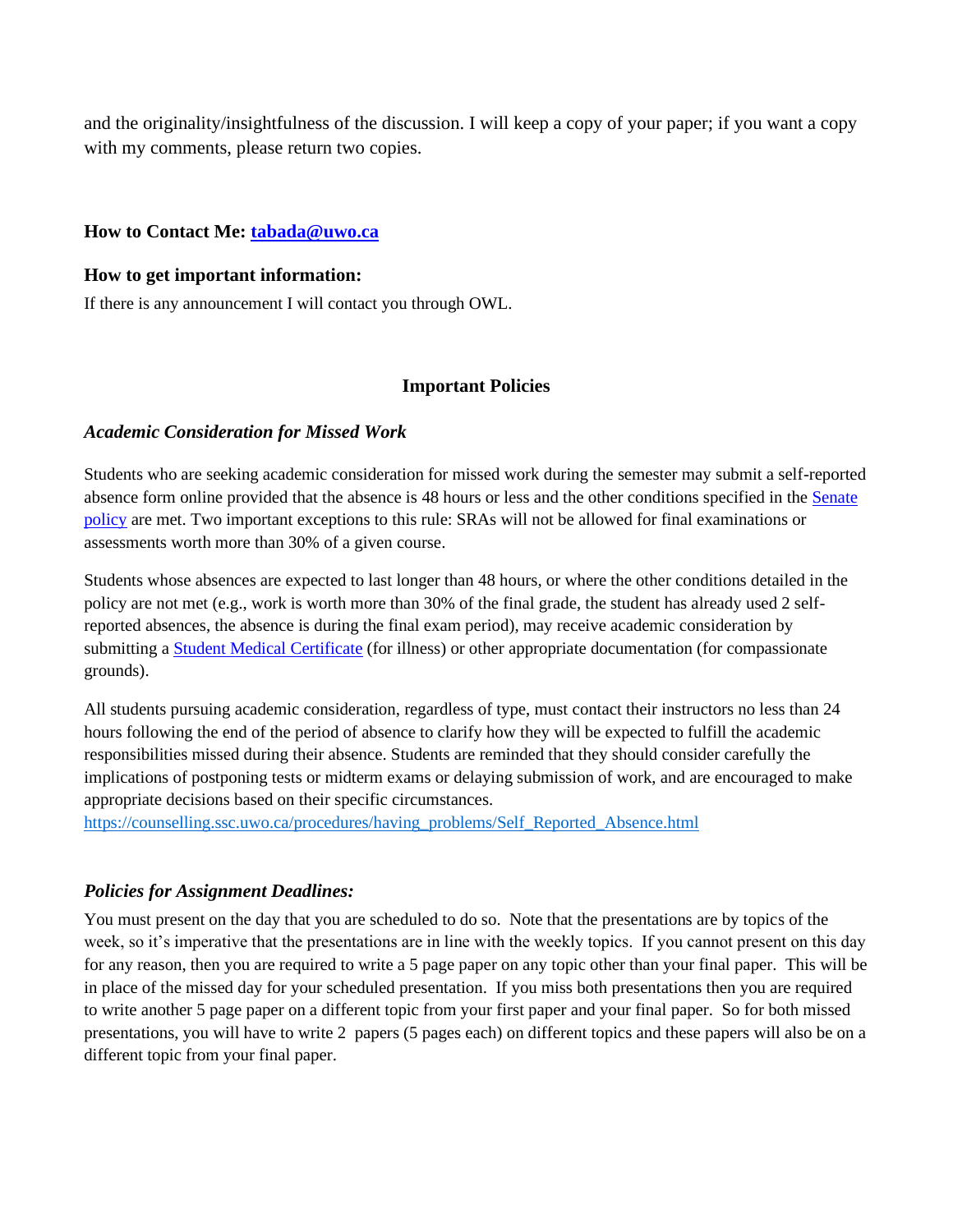Compassionate Grounds**:** Serious Illness of a Family Member: Inform your instructor as soon as possible and submit a medical certificate from the family member's physician to your home faculty's Academic Counselling office.

In Case of a Death**:** Inform your instructor as soon as possible and submit a copy of the newspaper notice, death certificate or documentation provided by the funeral director to your home faculty's Academic Counselling office.

# *A Note on Plagiarism:*

Students must write their assignments in their own words. Whenever students take an idea from another author, they must acknowledge their debt both by using quotation marks where appropriate and by proper referencing such as footnotes or citations. Plagiarism is a major scholastic offence (the Scholastic Offence Policy can be viewed in the Western Academic Calendar).

### *Plagiarism Checking:*

All required papers may be subject to submission for textual similarity review to the commercial plagiarism detection software under license to the University for detection of plagiarism. All papers submitted for such checking will be included as source documents in the reference database for the purpose of detecting plagiarism of papers subsequently submitted to the system. Use of the service is subject to the licensing agreement, currently between The University of Western Ontario and Turnitin.com ([www.turnitin.com](http://www.turnitin.com/)).

# *Policy on Laptops and other Electronics/Phones in Class:*

Laptops are permitted in class but if it is observed that students are on social networking sites such as Facebook or Twitter, they will be told to close the lid and they will not be permitted to use it for the remainder of the class. Be sure that all cell phones are turned off at the beginning of class.

# *Policy on Accommodation for Medical Illness*

Western's policy on Accommodation for Medical Illness can be found at [www.uwo.ca/univsec/pdf/academic\\_policies/appeals/accommodation\\_medical.pdf](http://www.uwo.ca/univsec/pdf/academic_policies/appeals/accommodation_medical.pdf).

Students must see the Academic Counsellor and submit all required documentation in order to be approved for certain accommodation: [http://counselling.ssc.uwo.ca/procedures/medical\\_accommodation.html](http://counselling.ssc.uwo.ca/procedures/medical_accommodation.html)

# *Accessibility Options:*

Please contact the course instructor if you require material in an alternate format or if you require any other arrangements to make this course more accessible to you. You may also wish to contact Services for Students with Disabilities (SSD) at 519 661-2111 x 82147 for any specific question regarding an accommodation. Information regarding accommodation of exams is available on the Registrar's website: [www.registrar.uwo.ca/examinations/accommodated\\_exams.html](http://www.registrar.uwo.ca/examinations/accommodated_exams.html)

# *Scholastic Offences*

Scholastic offences are taken seriously and students are directed to read the appropriate policy, specifically, the definition of what constitutes a Scholastic Offence, at the following web site: [www.uwo.ca/univsec/pdf/academic\\_policies/appeals/scholastic\\_discipline\\_undergrad.pdf](http://www.uwo.ca/univsec/pdf/academic_policies/appeals/scholastic_discipline_undergrad.pdf)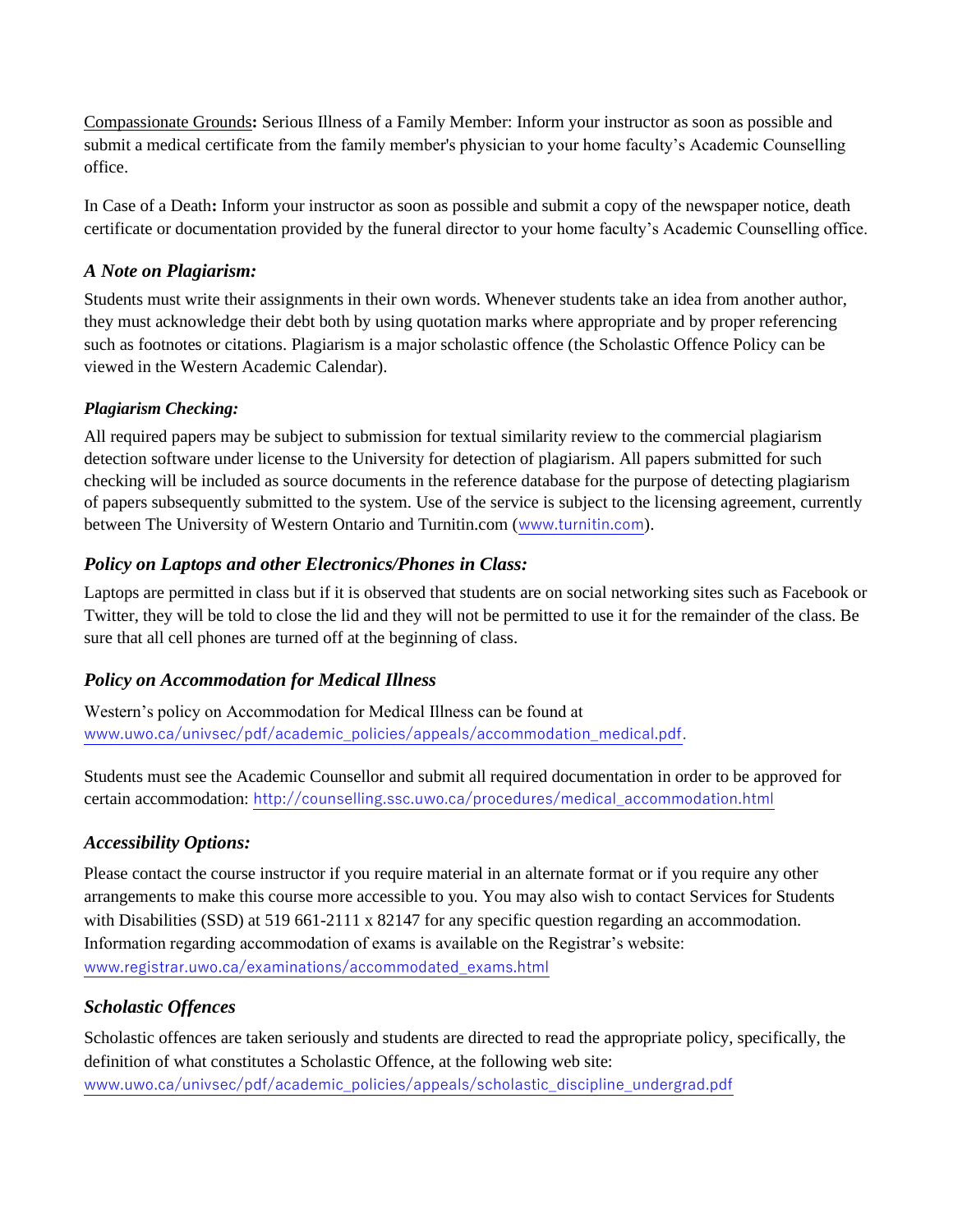# *Mental Health*

Students who are in **emotional/mental distress** should refer to Mental Health@Western ([http://uwo.ca/health/mental\\_wellbeing/index.html](http://uwo.ca/health/mental_wellbeing/index.html)) for a complete list of options how to obtain help.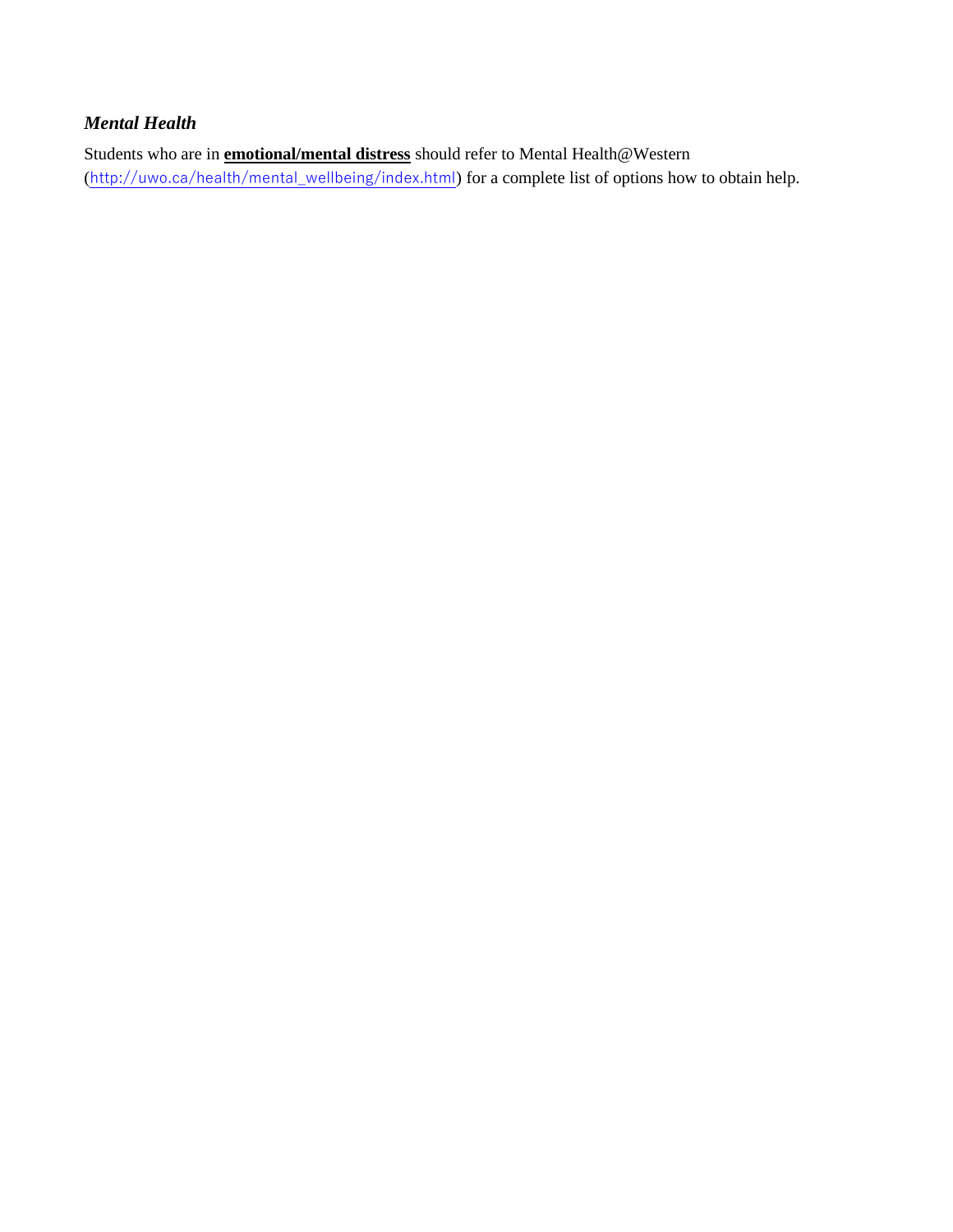### **Course Schedule and Readings:**

#### **September 9:**

#### **Introduction to Basic Concepts and Issues**

Boyd, Monica (2000) 100 years of Immigration, *Canadian Social Trends*, Autumn, 2000.

https://www150.statcan.gc.ca/n1/en/pub/11-008-x/2000002/article/5164-eng.pdf?st=lbY4JFRA

#### **September 16:**

#### **THEORETICAL PERSPECTIVES**

\*\*\*Alba Richard and Victor Nee (1997). "Rethinking Assimilation Theory for a New Era of Immigration." *International Migration Review*, 31(4): 826-874.

Alba Richard, Foner Nancy. 2014. Comparing immigrant integration in North America and Western Europe: How much do the grand narratives tell us? *International Migration Review* 48:263–91.

Van Hear. N. (2018). Push-pull plus: reconsidering the drivers of migration. *Journal of Ethnic and Migration Studies*.44: 927-944.

Crul Maurice (2016). "Super-diversity vs. assimilation: how complex diversity in majority–minority cities challenges the assumptions of assimilation." *Journal of Ethnic and Migration Studie.*42(1):54-68.

### **September 23: LABOUR MIGRATION**

Anthony Heath and Jean Martin 2013. Can religious affiliation explain 'ethnic' inequalities in the labour market? *Ethnic and Racial Studies*, 2013 Vol. 36, No. 6, 1005-1027

Banerjee R., Verma A. and T. Zhang (2019). Brain Gain or Brain Waste? Horizontal, Vertical, and Full Job-Education Mismatch and Wage Progression among Skilled Immigrant Men in Canada*. International Migration Review,* 53(3): 646-670.

- Kaida, Lisa (2013) "Do Host Country Education and Language Training Help Recent Immigrants Exit Poverty?" Social Science Research 42(3): 726-741
- Verma, A., Reitz J. and R. Banerjee (2016). Unionization and Income Growth of Racial Minority Immigrants in Canada: A Longitudinal Study. *International Migration Review*. 50(3): 67-98.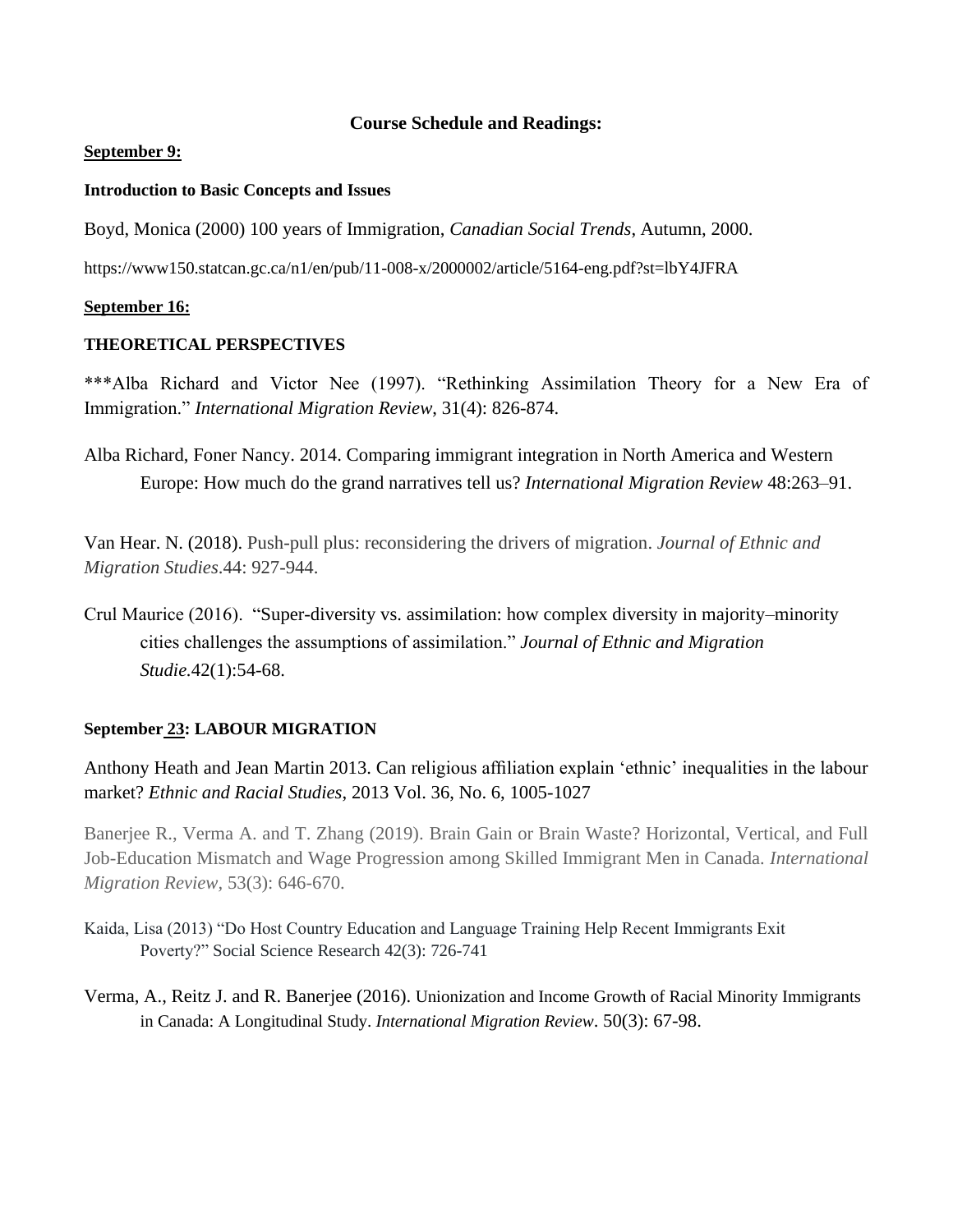Sano, Yujiro, Lisa Kaida, and Liam Swiss (2017). "Earnings of Immigrants in Traditional and Non-Traditional Destinations: A Case Study from Atlantic Canada" Journal of International Migration and Integration 18(3):961–980

### **September 30: ALTERNATIVE FORMS OF ECONOMIC INCORPORATION**

\*\*\*Abada Teresa, Hou Feng and Yuqian Lu (2014). Choice or Necessity? Do Immigrants and Their Children Choose Self Employment for the Same Reasons?" *Work Employment and Society*

- Reza Nakhaie 2015. Economic Benefits of Self-Employment for Canadian Immigrants. *Canadian Review of Sociology*, 52(4): 377-401.
- Bagwell, Susan 2015. Transnational Entrepreneurship amongst Vietnamese Businesses in London. *Journal of Ethnic and Migration Studies*, 41(2): 329-349.

Kloosterman R.C., Rusinovic, K. & D. Yeboah (2016) Superdiverse migrants—similar trajectories? Ghanaian entrepreneurship in the Netherlands seen from a Mixed Embeddedness perspective, *Journal of Ethnic and Migration Studies*, 42:6, 913-932

### **October7: SECOND GENERATION**

\*\*\*Zhou, Min (1997). "Segmented Assimilation: Issues, Controversies and Recent Research for the New Second Generation." *International Migration Review*, 31: 975-1008.

Gert-Jan Martijn Veerman and Jaap Dronkers 2016. Ethnic Composition and School Performance in the Secondary Education of Turkish Migrant Students in Seven Countries and 19 European Educational Systems, *International Migration Review*, 50(3): 537-567.

Villares-Valera, M. 2017. "Not helping out": classed strategies of the (non) contribution of children in immigrant family businesses*. Ethnic and Racial Studies*, 40(10) 1758-1775*.*

Abada T. Frank, K., and Hou F.(2018) Between Two Worlds: Source‐Country Gender Roles and Gender Differences in Educational Attainment among Immigrant Children. Sociological Inquiry, 88(1): 131-154.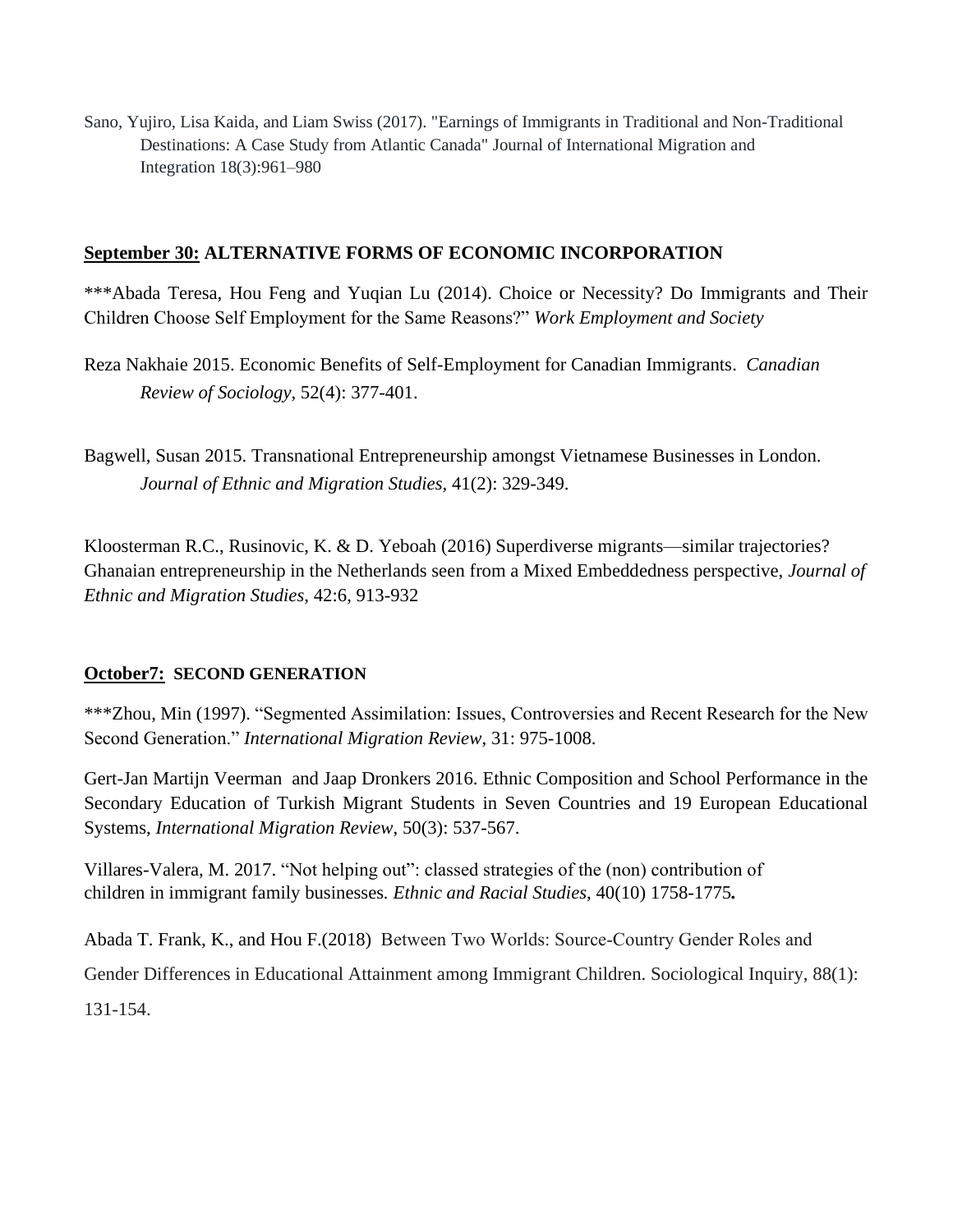# **October 14: LANGUAGE, DIVERSITY AND IDENTITY ISSUES**

\*\*\*Kelly Patricia-Fernandez and Lisa Konczal (2005). 'Murdering the Alphabet' Identity and Entrepreneurship among Second Generation Cubans, West Indians and Central Americans." *Ethnic and Racial Studies*, 28(6): 1153-1181.

Leda Blackwood, Nick Hopkins and Steve Reicher 2013. I know who I am, but who do they think I am? Muslim perspectives on encounters with airport authorities *Ethnic and Racial Studies,* Vol. 36, No. 6, 10901108.

Marfoulk A. (2019). I'm neither racist nor xenophobic, but: dissecting European attitudes towards a ban on Muslims' immigration. *Ethnic and Racial Studies*, 42(10): 1747-1765.

Carlsson M. and S. Errikson (2017). Do attitudes expressed in surveys predict ethnic discrimination? *Ethnic and Racial Studies* 40(10): 1739-1757.

### **October 21: ETHNIC COMMUNITIES, COMMUNITY FORCES AND SETTLEMENT PATTERNS**

\*\*\*Zhou, Min and Susan Kim (2006). "Community Forces, Social Capital, and Educational Achievement The Case of Supplementary Education in the Chinese and Korean Immigrant Communities." *Harvard Educational Review*, 76(1): 1-29.

Long Le Anh Nguyen. 201*5.* Institutions, Information Exchange, and Migrant Social Networks in Rome*. Ethnic and Racial Studies* 38(15): 2722-2737.

Maria-Carmen Pantea 2013. Social ties at work: Roma migrants and the community dynamics *Ethnic and Racial Studies*, Vol. 36, No. 11, 17261744.

Guzman Garcia, M. (2018). Spiritual Citizenship: Immigrant Religious Participation and the Management of Deportability1. *International Migration Review*, *52*(2), 404–42

# **October 28: MIGRATION AND ECONOMIC DEVELOPMENT**

- Basok, Tanya (2003). "Mexican Seasonal Migration to Canada and Development: A Community Based-Comparison." *International Migration*, 41(2): 4-25.
- Dulce Medina and Cecilia Menjívar. 2015. The context of return migration: challenges of mixed-status families in Mexico's schools *Ethnic and Racial Studies*: 2123-2139.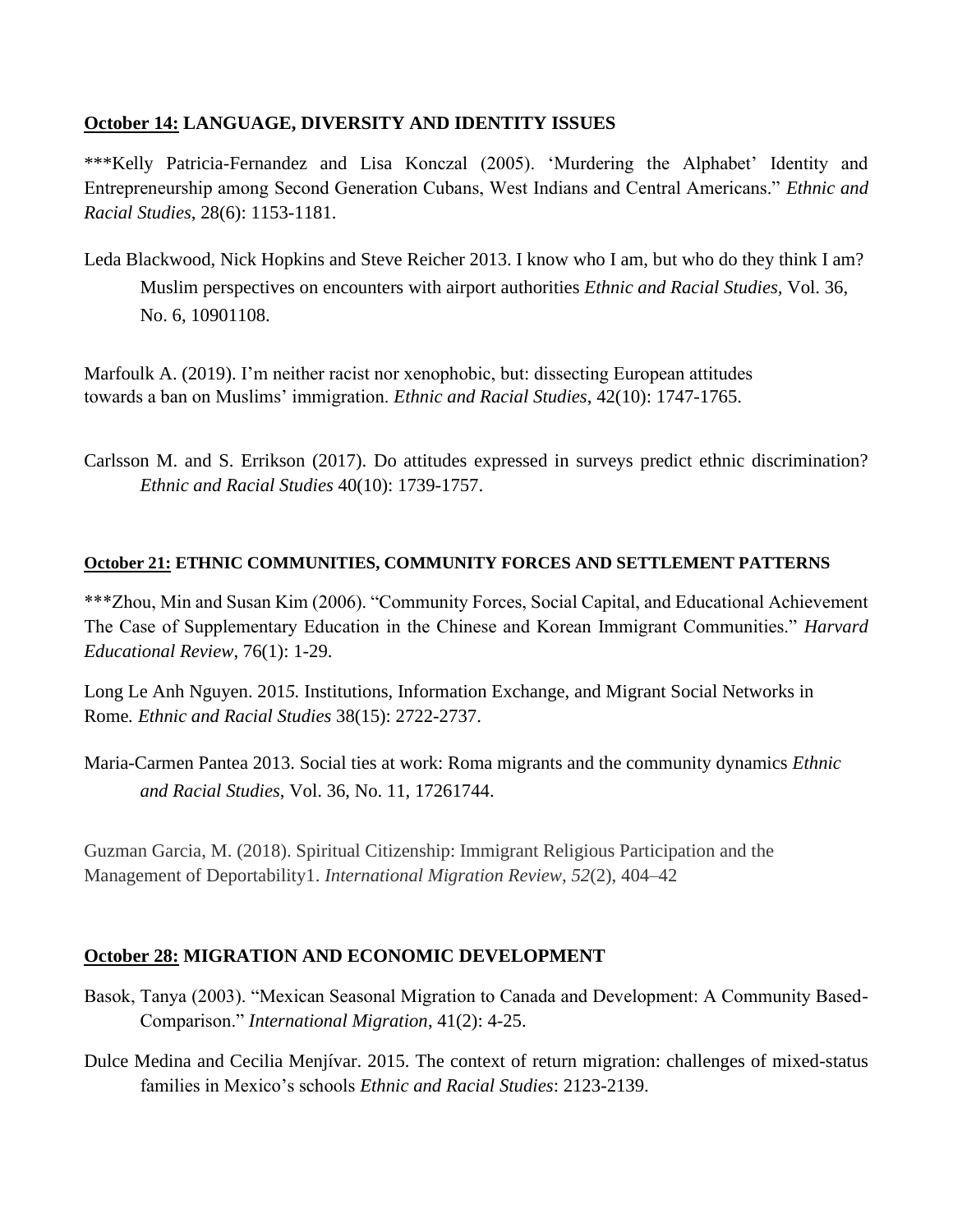Song Q. and Z. Liang (2019). Remittance Behaviors of International Migrants in Comparative Perspective: The Case in Fujian, China. International Migration Review, 53(3): 930-955

Agarwala R*.*(2018) Divine Development: Transnational Indian Religious Organizations in the United States and India International Migration Review, 50(4):

Chae, S. and Jennifer Glick (2019). Educational Selectivity of Migrants and Current School Enrollment of Children Left behind: Analyses in Three African Countries. *International Migration Review*. 53(3): 736-769

### **Reading Week November 2 till November 8**

#### **November 11: GENDER AND FAMILY**

\*\*\*Hondagneu-Sotelo, Piererette (2000). "Feminism and Migration." The ANNALS of the *Academy of Political and Social Science*, 571, 107-120.

Foner, Nancy (1998). "Benefits and Burdens: Immigrant Women and Work in New York City." *Gender Issues,* 16(4): 5-24**.** 

Frank, K. and F. Hou. 2015. "Source country gender roles and the division of labor within immigrant families." *Journal of Marriage and Family* 77:557-574.

\*\*\*Parrenas, Rhacel (2005). "Long Distance Intimacy: Class, Gender and Intergenerational Relations between Mothers and Children in Filipino Transnational Families." *Global Networks*, 5(4): 317-336.

Foner, Nancy, (1997). "The Immigrant Family: Cultural Legacies and Cultural Changes." *International Migration Review*, 31(4): 961-974**.** 

Alba Richard and Nancy Foner. 2015. Mixed Unions and Immigrant-Group Integration in North America and Western Europe, *The ANNALS of the American Academy of Political and Social Science* 662:38-56.

Sala E. and L. Baldassar (2019). Killing pigs and talking to nonna: "wog" versus "cosmopolitan" Italianitá among second-generation Italian-Australians and the role of family. Ethnic and Racial Stduies, 42(10): 1651-1668.

Lam T. and B. Yeoh. (2019). Parental migration and disruptions in everyday life: reactions of left-behind children in Southeast Asia. *Journal of Ethnic and Migration Studies* 45(16): 3085-3104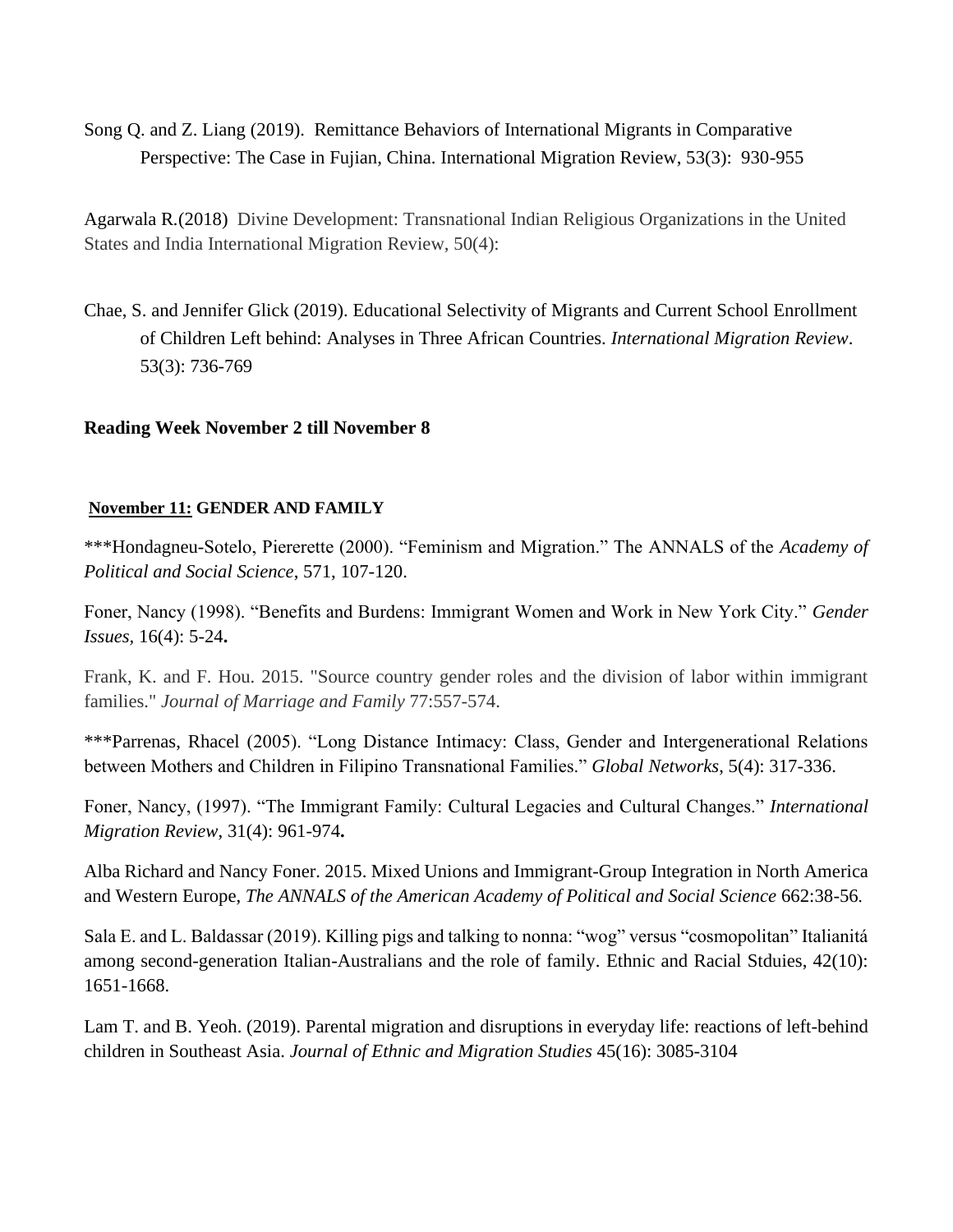Frank, K. and F. Hou. 2015. "Source country gender roles and the division of labor within immigrant families." *Journal of Marriage and Family* 77:557-574.

### **November 18: MIGRATION AND HEALTH**

- George M.A. & Bassani, C. (2018). Influence of Perceived Racial Discrimination on the Health of Immigrant Children in Canada*. Journal of International Migration and Integration*, 19(3): 527- 540.
- Nino, M. Cai, T., Ignataw G. and P. Young (2017). Generation Peers and Alcohol Misuse. International Migration Review, 51(1): 57-96.
- Kwak, K. (2018) Age and Gender Variations in Healthy Immigrant Effect: a Population Study of Immigrant Well-Being in Canada. *Journal of International Migration and Integration*, 19(2),: 413-437.

Amoyaw J. and Abada, T.(2016) "Does helping them benefit me? [Examining](http://www.sciencedirect.com/science/article/pii/S0277953616300624) the emotional cost and benefit of [immigrants'](http://www.sciencedirect.com/science/article/pii/S0277953616300624) pecuniary remittance behaviour in Canada" *Social Science & Medicine*, 153:182- 192.

### **November 25: MODELS OF VULNERABILITY AND REFUGEES**

Helleiner Jane 2013. Unauthorised Crossings, Danger and Death at the CanadaUS Border *Journal of Ethnic and Migration Studies*, 39(9): 1507-1524.

- van Heelsum, A. 2017. Aspirations and Frustrations: Experiences of Recent Refugees in the Netherlands. *Ethnic and Racial Studies*, 40(13): 2137-2150
- Romero L. (2018). Islamophobia and the making of Latinos/as into terrorist threats**."** *Ethnic and Racial Studies*, 41(12), 2235-2254.
- Meseguer C. & Kemmerling, A. (2018) "What Do You Fear? Anti-Immigrant Sentiment in Latin America." *International Migration Review*, 52(1): 236-272.
- Sahar Sadeghi (2019) Racial boundaries, stigma, and the re-emergence of "always being foreigners": Iranians and the refugee crisis in Germany, *Ethnic and Racial Studies,* 42:10, 1613-1631,